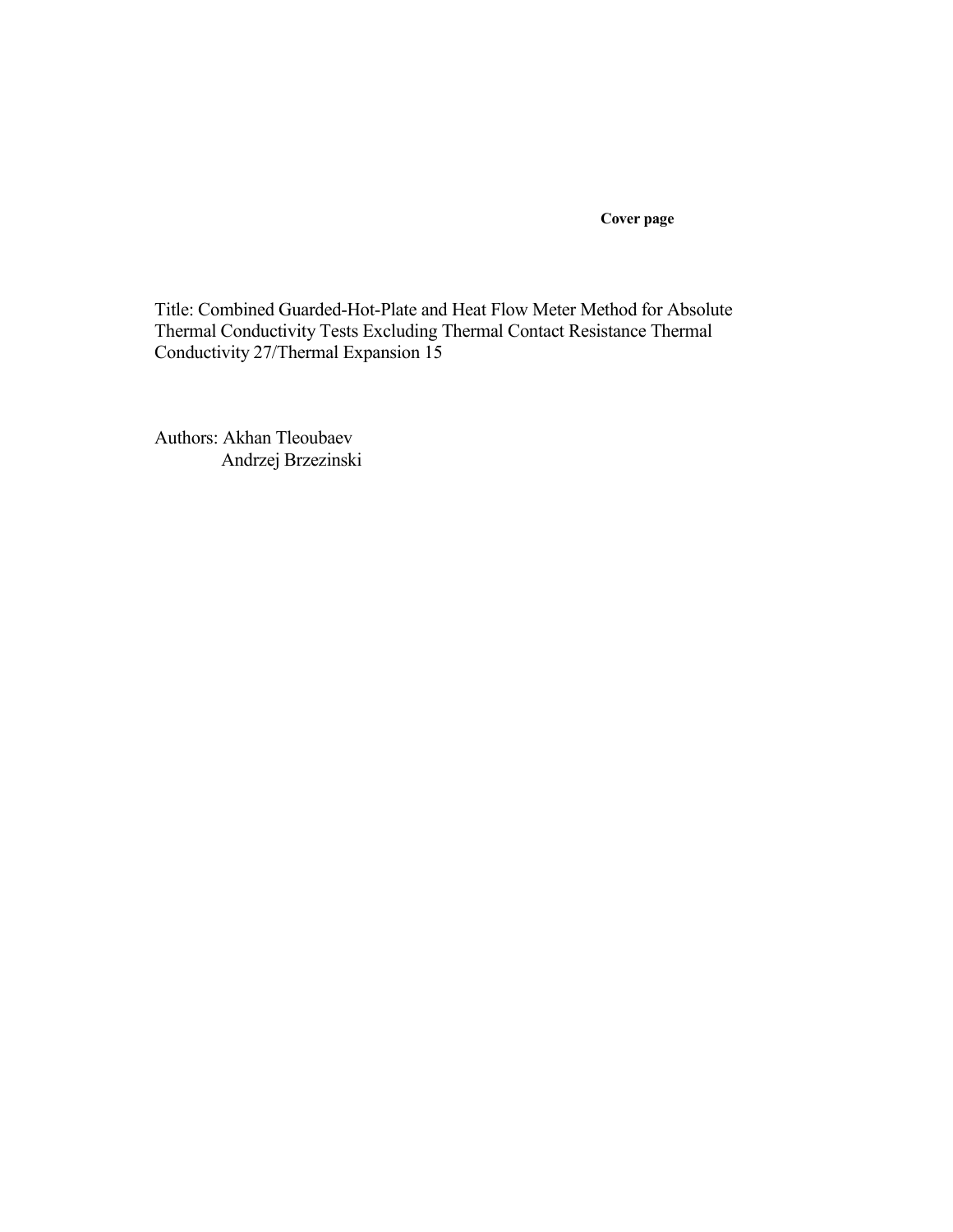# **ABSTRACT**

 $\overline{\phantom{a}}$  , where  $\overline{\phantom{a}}$ 

A Combined Guarded Hot Plate and Heat Flow Meter Method was developed and tested for absolute thermal conductivity tests of moderate thermal conductivity (up to  $\sim$ 10 W/mK) materials. A thin flat guarded heater of known area is placed between two flat-parallel samples of the same material and of different thicknesses. The stack is clamped between two isothermal plates each having a heat flow meter. Heat flux across each of the two samples is inversely proportional to its total thermal resistance – sum of sample's thermal resistance (thickness divided by thermal conductivity) and its two surface contact resistances, which are assumed to be equal for the two samples. After reaching thermal equilibrium the measured amount of electric power of the heater's central part, it's and plates' temperatures, samples' thicknesses and both heat flow meters' readings are used to calculate the material's absolute thermal conductivity excluding the thermal contact resistance. Measurements without taking into account the thermal contact resistance would cause very large errors (as much as hundreds percent in some cases).

This combination of the two traditional steady-state methods provides significantly increased accuracy of the absolute thermal conductivity measurements of many very important materials such as ceramics, glasses, plastics, rocks, polymers, composites, fireproof materials, etc.

Both theoretical aspects of the combined method and its experimental check using some reference materials (Pyrex, Pyroceram, Vespel® 1) are presented.

Akhan Tleoubaev, LaserComp, Inc., 20 Spring Street, Saugus, MA 01906, U.S.A. Andrzej Brzezinski, LaserComp, Inc., 20 Spring Street, Saugus, MA 01906, U.S.A.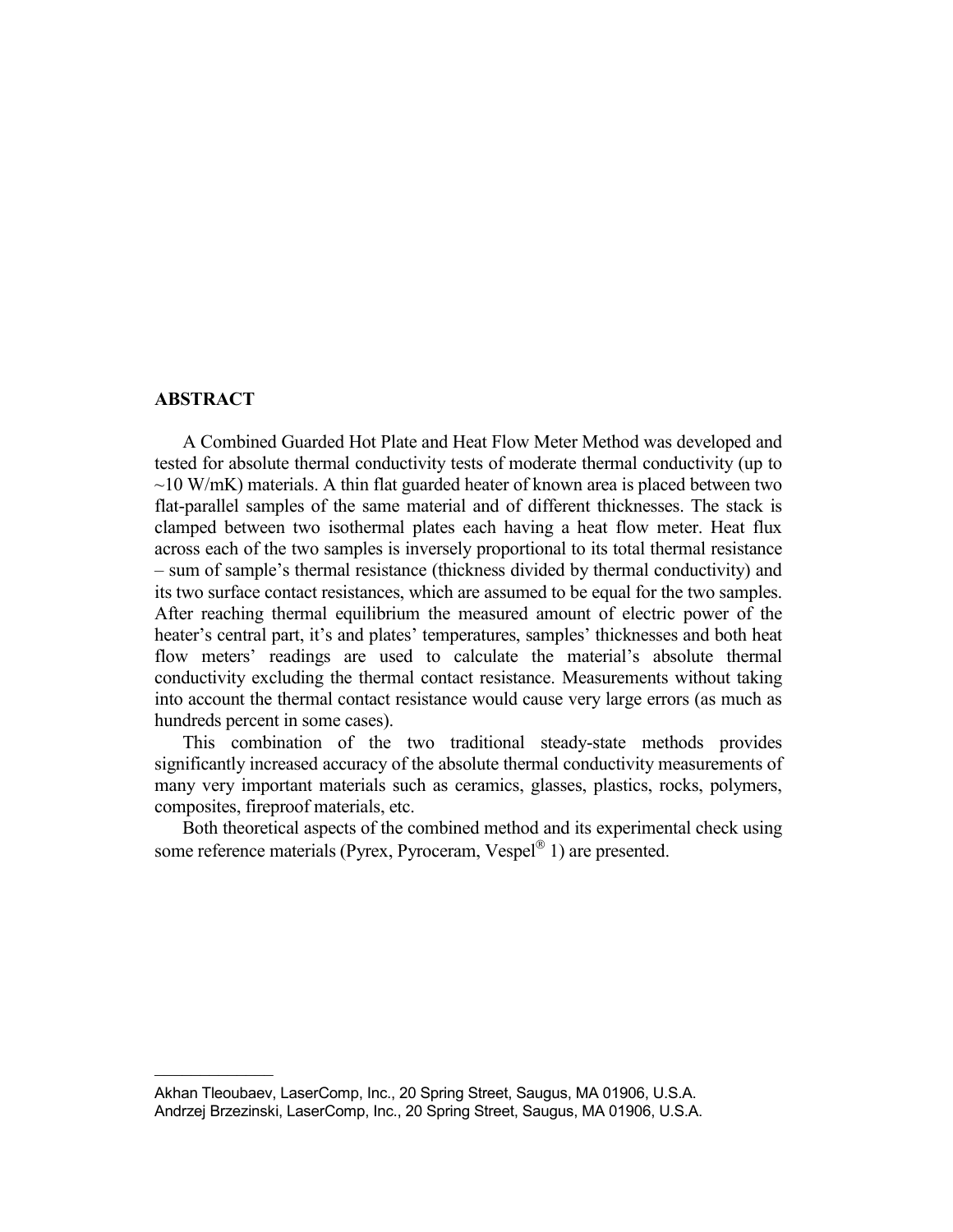## **INTRODUCTION**

The two traditional methods most widely used are, the Guarded Hot Plate (ASTM C177, ISO 8302) for absolute values of thermal conductivity, and the Heat Flow Meter (ASTM C518, ISO 8301) for comparative measurements. The latter one was already modified to exclude thermal contact resistance using Procedure of Two-Thickness and Multi-Thickness calibrations and tests [1] used in LaserComp's FOX50 Heat Flow Meter instrument. Thermal contact resistance (or contact resistivity) may cause huge errors of thermal conductivity measurements if it is not taken into account. For example ¼"-(6.35 mm)-thick Pyroceram sample has thermal resistance  $x/\lambda \approx 0.00635$ m / 3.9 W/mK  $\approx 1.6 \cdot 10^{-3}$  m<sup>2</sup>K/W whereas the thermal contact resistance 2R of the two surfaces of the samples usually is about  $3-4\cdot10^{-3}$  m<sup>2</sup>K/W – two times bigger! Similar procedure using data from two specimen of different thickness to generate two independent equations with two unknowns,  $\lambda$  and  $R$ , was used by B.J.Filla and A.J.Slifka at NIST [2].

Sample's thermal resistance (it would be more consistent to call it as "resistivity" rather than "resistance") is equal to the sample's thickness *x* divided by its thermal conductivity (not conductance)  $\lambda$ .

$$
R_{sample} = x/\lambda \qquad \qquad [m^2K/W] \qquad (1)
$$

Thermal contact resistance depends on the types of adjoining materials, their roughness, and the interface pressure and is equal to temperature difference between the two contacting surfaces  $\delta T$  divided by heat flux  $q$  [W/m<sup>2</sup>]:

$$
R_{contact} = \delta T/q
$$
 [m<sup>2</sup>K/W] (2)

The total thermal resistance of the sample placed into the instrument equals to:

$$
R_{total} = x/\lambda + 2R_{contact} \qquad [m^2 K/W] \qquad (3)
$$



Figure 1. FOX50 Heat Flow Meter Instrument, LaserComp, Inc.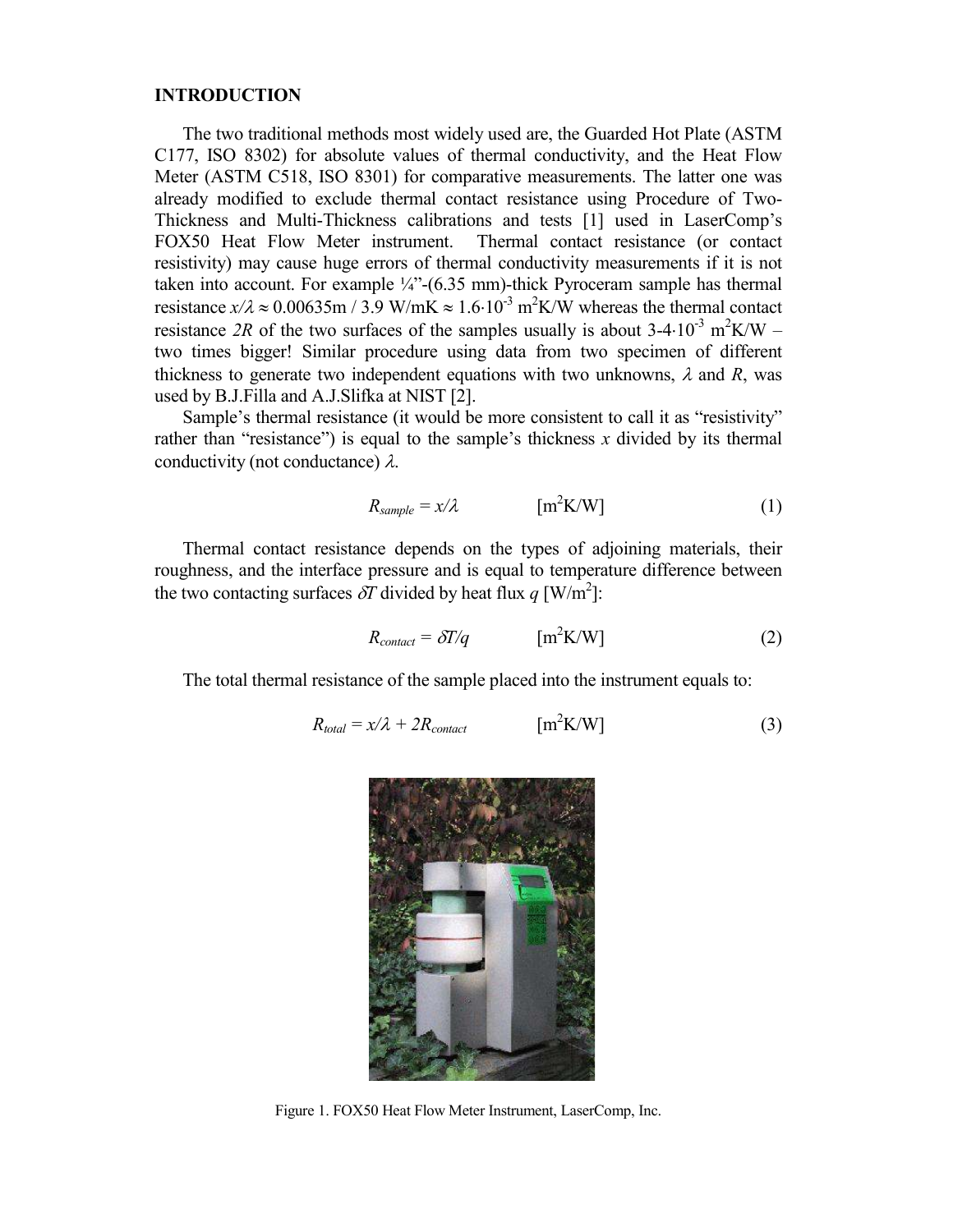All Heat Flow Meter instruments are only able to measure *total* thermal resistance because their Heat Flow Meters' (HFM's) signals  $Q(\mu V)$  are proportional to the heat flux *q* across the sample, which is proportional to temperature difference ∆*T* between instrument's plates and inversely proportional to the *total* thermal resistance *Rtotal* :

$$
q = S Q = \Delta T / R_{total} = \Delta T / (x/\lambda + 2R_{contact})
$$
 [W/m<sup>2</sup>] (4)

The physical sense of the calibration factor  $S[W \, m^{-2} \, \mu V^{-1}]$  is a heat flux necessary to create 1 microvolt of electric signal on the heat flow meter (transducer) output.

In practice, value of *2Rcontact* includes of course not just thermal contact resistance but also some additional thermal resistance on the HFMs' thermocouples due to lamination of the transducers and paint (transducers are painted by black paint to make the emissivity of their surfaces as big as possible).

In case of thermal insulation materials (small  $\lambda$ ) the sample's thermal resistance is large and thermal contact resistance can be neglected. But in case of higher conductivity materials  $(\lambda > 0.1 \text{ W/mK})$  the thermal contact resistance becomes significant compared to the sample' thermal resistance and cannot be neglected. Fig.2 shows graphs of the total thermal resistance *Rtotal* versus samples' thickness *x* of several samples of three well-known materials  $-$  Pyrex 7740, DuPont Vespel<sup>®</sup> 1, and Pyroceram 9606 [1] (measured by the LaserComp's FOX50 Heat Flow Meter instrument). Extrapolation of each of the graphs down to zero thickness gives the value of thermal contact resistance of the two surfaces (*2Rcontact*). Reciprocal of the slope ( $\Delta x / \Delta R_{total}$ ) is equal to the correct thermal conductivity of material:

$$
\lambda = (x_2 - x_1) / (x_2/\lambda + 2R_{contact} - x_1/\lambda - 2R_{contact}) \quad [\text{W m}^{-1} \text{ K}^{-1}] \tag{5}
$$

where  $x_1$  and  $x_2$  are thicknesses of the thin and thick samples.

Mathematically, measurements of the total thermal resistance of two samples of different thickness are necessary to calculate both thermal conductivity and thermal contact resistance [1]. Multi-thickness tests, of course, give better accuracy. Thermal contact resistances are assumed to be the same for all the same material samples. So the samples surface finish should have the same quality.



Figure 2. Total thermal resistance in  $m^2K/W$  versus samples' thickness x in millimeters.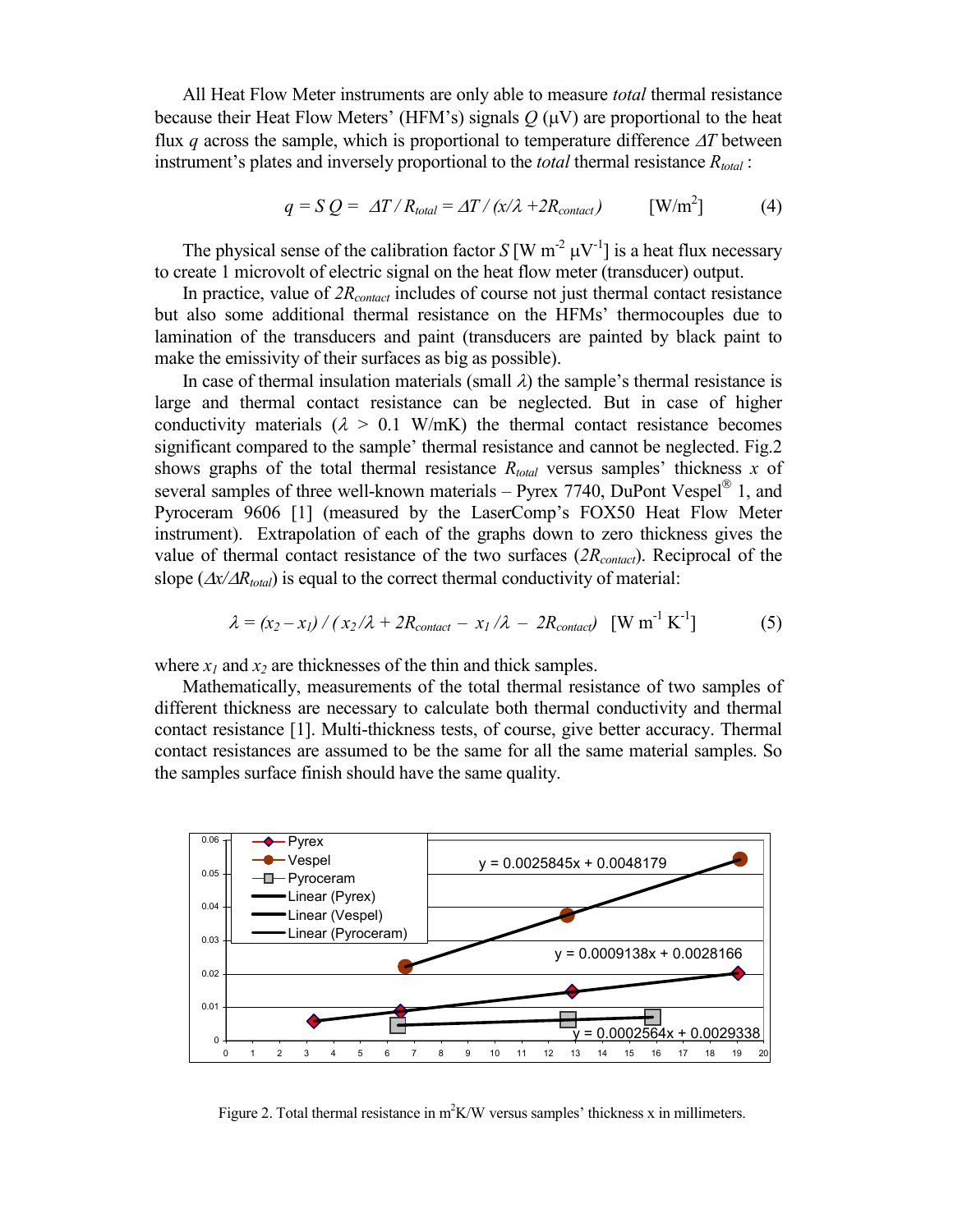To calibrate the Heat Flow Meter Instruments' transducers (to obtain *S*) a special Two-Thickness Procedure has to be done using two different thickness samples of materials with well-known thermal conductivity like Pyrex 7740 etc. (see [1] or the FOX50 Instrument's Manual). Calibration factors always appear to be almost the same (within few percent) no matter what material - Pyrex, Pyroceram, or Vespel $^{\circledast}$  was used for calibration.

## **THE NEW COMBINED METHOD DESCRIPTION**

If we combine the two traditional methods used for thermal conductivity tests – the Guarded-Hot-Plate and the Heat Flow Meter methods, it will allow us to obtain accurate absolute values of thermal conductivity excluding thermal contact resistance by testing two samples of different thickness simultaneously (see Fig.3).

A guarded flat heater of known square area placed between two samples of different thickness gives information about *total* heat flux. The two Heat Flow Meters' signals ratio gives information about how the heat flux is *shared* between thin and thick samples. Temperature of the heater is, say  $20^0$ C higher than the both plates' temperature. Temperatures of the sample's surfaces are not equal to the heater's and plates' temperatures because of the thermal contact resistance. Isothermal upper and lower plates made of red copper, guard heater controlled by the zero Heat Flow Meter (to eliminate any lateral heat flow) and thick surrounding insulation guarantee that we have strictly uniform one-dimensional vertical heat flow within the samples.

To find two unknowns – thermal conductivity λ and thermal contact resistance *2R* - we have a system of equations:



Figure 3. Schematic diagram of the experimental system.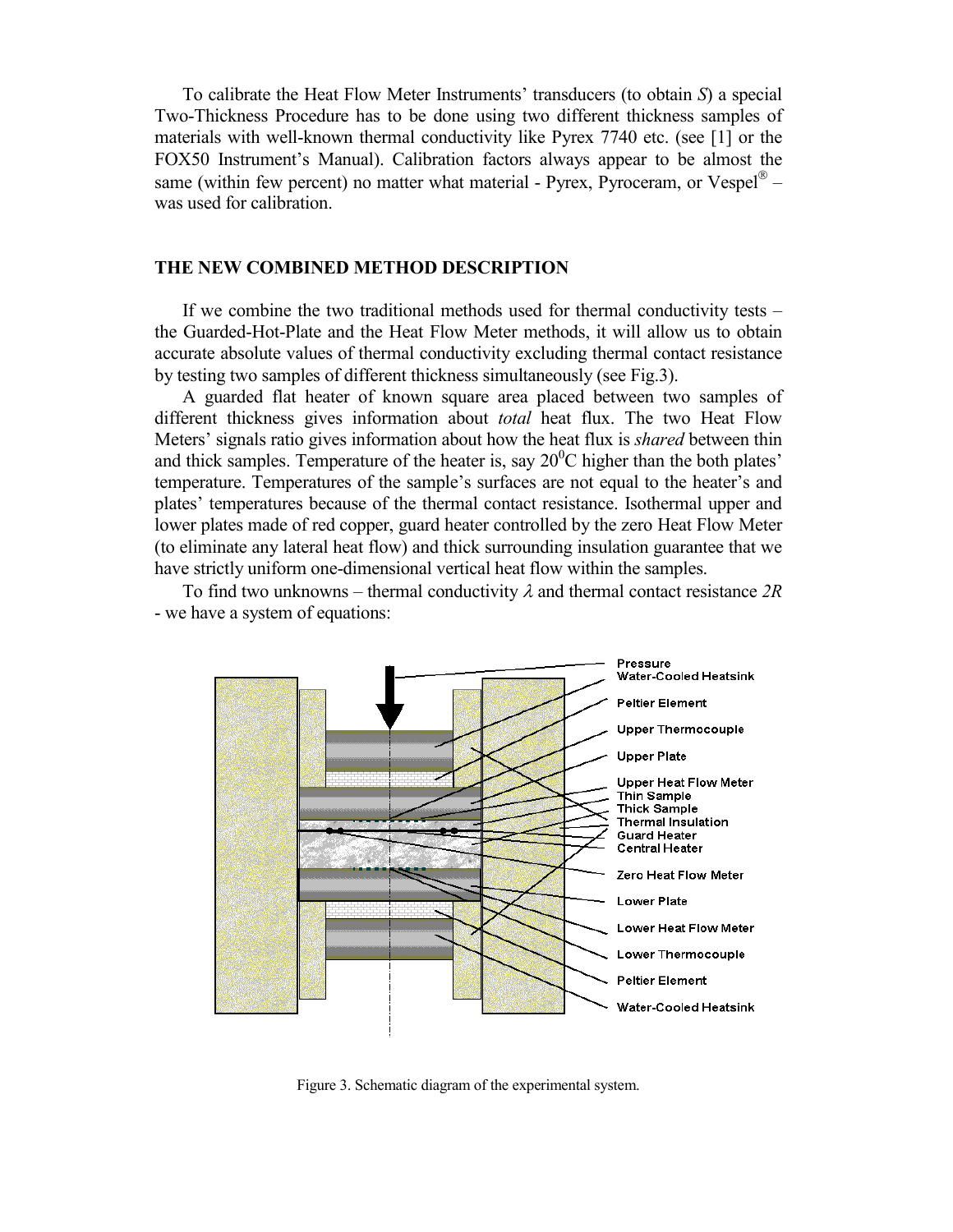

Figure 4. Guarded-Hot-Plate heater design. Central zone diameter is 36.9 mm. Guard zone outer diameter is 63.5 mm (2.5") (outer lateral Heat Flow Meter is not used).

*1)* Heat flux through the thin sample:

$$
q_I = \Delta T / (x_I / \lambda + 2R) = S_I Q_I \tag{6}
$$

2) Heat flux through the thick sample:

$$
q_2 = \Delta T / (x_2 / \lambda + 2R) = S_2 Q_2 \tag{7}
$$

*3)* Power of the heater *W* (center) divided by it's square area *A*:

$$
W/A = q_1 + q_2 \tag{8}
$$

where  $S_I$ ,  $S_2$ ,  $Q_I$ , and  $Q_2$  are the Heat Flow Meters' calibration factors and signals.

The guarded flat heater must be symmetrical  $-$  i.e. the flat heat source must be located in the middle of the heater's body and both sides lamination should have same thermal resistance. This can be checked by flipping the heater up side down during the Heat Flow Meters comparison procedure.

 Before the measurements the two Heat Flow Meters must be compared using two same samples (of same material and of same thickness).

$$
Q_{1c} S_1 = Q_{2c} S_2 = W/2A \qquad [\mu V] \tag{9}
$$

There is the same heat flux across the two same samples and the signals *Q1* and *Q<sup>2</sup>* are inversely proportional to Heat Flow Meters' calibration factors  $S_I$  and  $S_2$  (which are not necessarily the same, and which are not necessary to determine in this case):

$$
Q_{1c} \sim 1/S_1 \quad [\mu V] \qquad Q_{2c} \sim 1/S_2 \qquad [\mu V] \qquad (9')
$$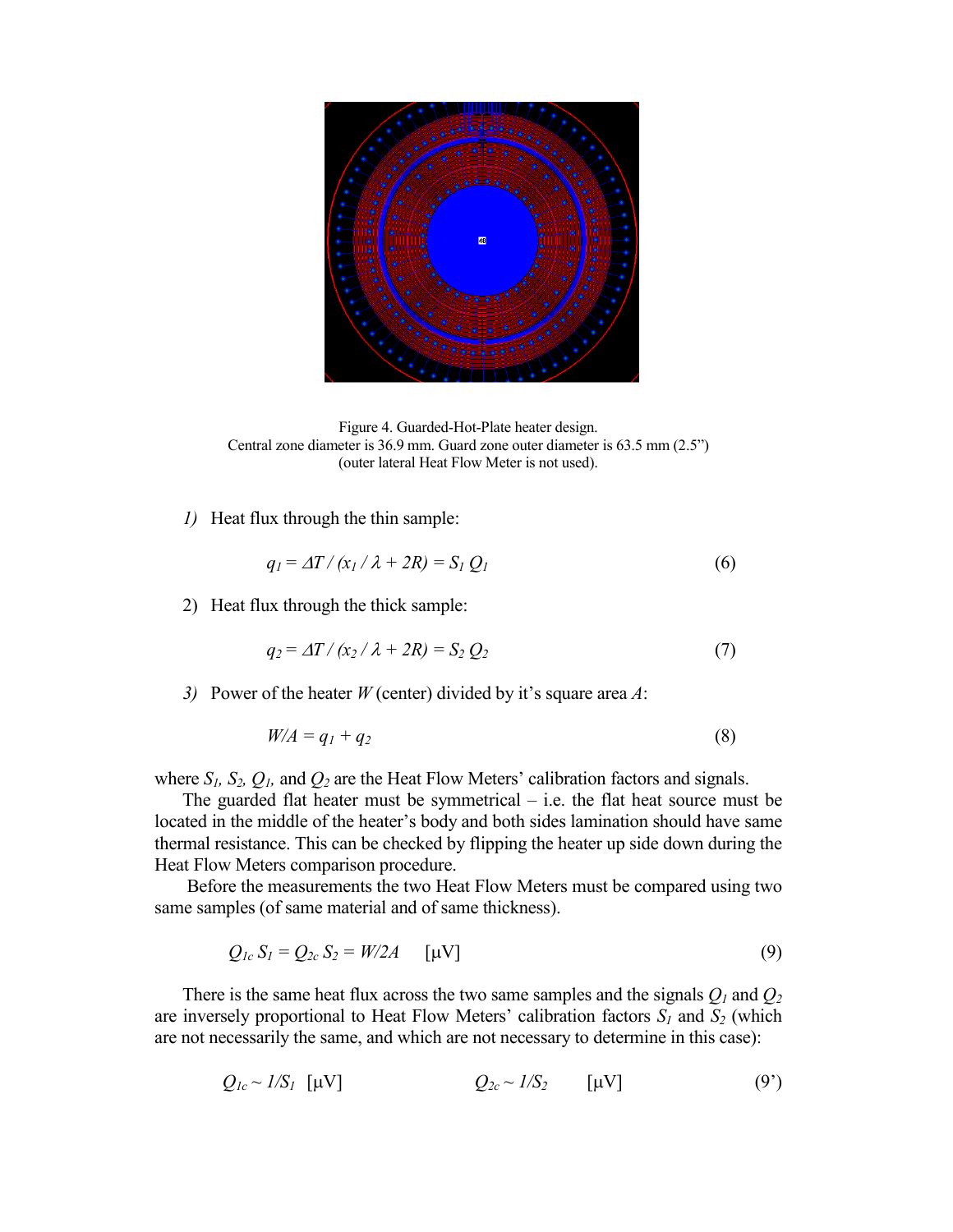The solution of the system of equations (6-8) now can be written in ratios of the Heat Flow Meters' signals with no use of their calibration factors:

$$
\lambda = (\Delta x/\Delta T) (W/A) / [(Q_1/Q_2)/(Q_{1c}/Q_{2c}) - (Q_{1c}/Q_{2c})/(Q_1/Q_2)] \tag{10}
$$
  
2R =  $(\Delta T/\Delta x) / (W/A) \cdot [\Delta x + x_2 (Q_{1c}/Q_{2c})/(Q_1/Q_2) - x_1 (Q_1/Q_2)/(Q_{1c}/Q_{2c})] \tag{11}$ 

where  $\Delta x = x_2 - x_1$  is the two samples' thickness difference. (The HFM signals comparison ratio  $Q_{1c}/Q_{2c}$  is about 1).

Uncertainty of the thermal conductivity measurements is small due to all the Heat Flow Meters' signals in formula (10) are presented in ratios thus eliminating bias errors, or at least most of them. Uncertainty due to all other measured values is small as well and can be estimated as:

$$
\delta\lambda/\lambda \approx [(\delta\Delta x/\Delta x)^2 + (\delta\Delta T/\Delta T)^2 + 2(\delta U/U)^2 + (\delta R_{ref}/R_{ref})^2 + (\delta A/A)^2]^{1/2} \approx (12)
$$
  

$$
\approx [(\sim 0.025 \text{mm}/\sim 10-20 \text{mm})^2 + (\sim 0.1^0/20^0)^2 + 2(\sim 0.005\%)^2 + (\sim 0.1\%)^2 + (\sim 0.5\%)^2]^{1/2} \approx 1\%
$$

Of course, real life uncertainty is not so small, because not all of the factors are taken into account, but nevertheless, formula (10) can be considered as most accurate for practical use.



Figure 5. Simplified electronic circuit for the New Combined Method.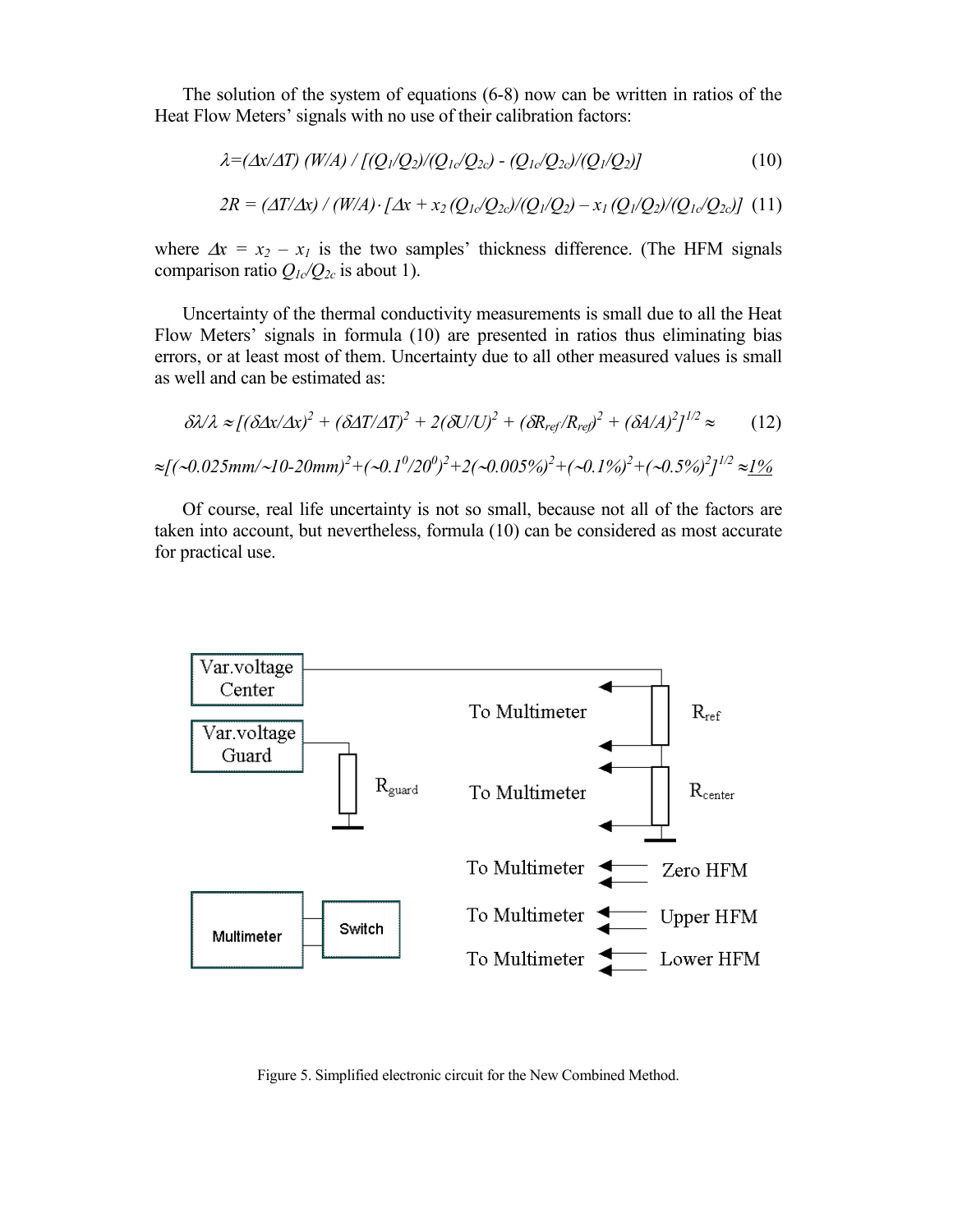## **EXPERIMENTAL SYSTEM DESCRIPTION**

Simplified electronic circuit of the experimental system is shown on Fig.5. Central heater *Rcenter* is connected in series with precise reference resistor *Rref* (Vishay VPR221, 20 Ohm, 4 wires contacts, 0.1%) mounted on heatsink to prevent its heating. Hewlett-Packard (now Agilent Technologies) 6½-digit 34401A digital multimeter measures all the DC voltages (including the microvolt range signal from the zero HFM with 0.1 microvolt resolution) with ~0.005% accuracy (for voltages used in calculations). Two sources of variable DC are used to control powers, and consequently, the temperatures of the central and guard heaters. The voltages can be adjusted with high resolution sufficient to reach the heater's set point temperature within  $\sim 0.02^{\circ}$ C, and to minimize the zero HFM signal (proportional to temperature difference between the central and the guard zones) down to a fraction of microvolt. The plates' (or Heat Flow Meter's) E-type thermocouples are mounted at the very surfaces of the Heat Flow Meters (the red copper plates assemblies are parts of the regular FOX50 Heat Flow Meter instrument).

Temperature *T* and power *W* of the central heater are calculated using voltage drops on it and on the reference resistor (separate sense wires are used to exclude resistance of connecting wires). Accurate temperature-resistance calibration (at very small voltage to prevent heating) of the central heater at 3 temperatures gives the heater's resistance at  $0^0C - R_0$ , and  $\alpha$  (linear) and  $\beta$  (quadratic) coefficients of the *R-T* relation,

$$
R(T, {}^{0}C) = R_0 (1 + \alpha T + \beta T^2)
$$
\n(13)

so the heater's temperature *T* (usually it is  $20^{\circ}$ C higher than the Heat Flow Meters' temperature) can be calculated from its resistance (using reverse formula without subtraction of two close numbers to avoid rounding errors):

$$
T(R) = 2(R/R_0 - 1)/\{\alpha + \lceil \alpha^2 + 4\beta(R/R_0 - 1)\rceil^{1/2}\}\tag{14}
$$

After reaching the final thermal equilibrium the accurate values of the thermal conductivity  $\lambda$  and thermal contact resistance  $2R$  are calculated using formulas (10) and (11). Temperature of the test is calculated as mean temperature of the heater (formula (14)) and temperature of the Heat Flow Meters measured by their thermocouples.

### **TESTS RESULTS**

To verify the new Combined Method and its formulas we tested materials of wellknown thermal conductivity – Pyrex 7740, Pyroceram 9606, DuPont Vespel<sup>®</sup> 1samples we routinely use to calibrate our FOX50 Heat Flow Meter instruments. Stainless steel 304 also was tested to check how the method works at higher conductivity materials. Several preliminary tests were done at mean room temperature 25<sup>0</sup>C (15<sup>0</sup>C plates' temperature, 35<sup>0</sup>C heater's temperature), and mean  $45^{\circ}$ C (35<sup>0</sup>C and  $55^0C$ , respectively).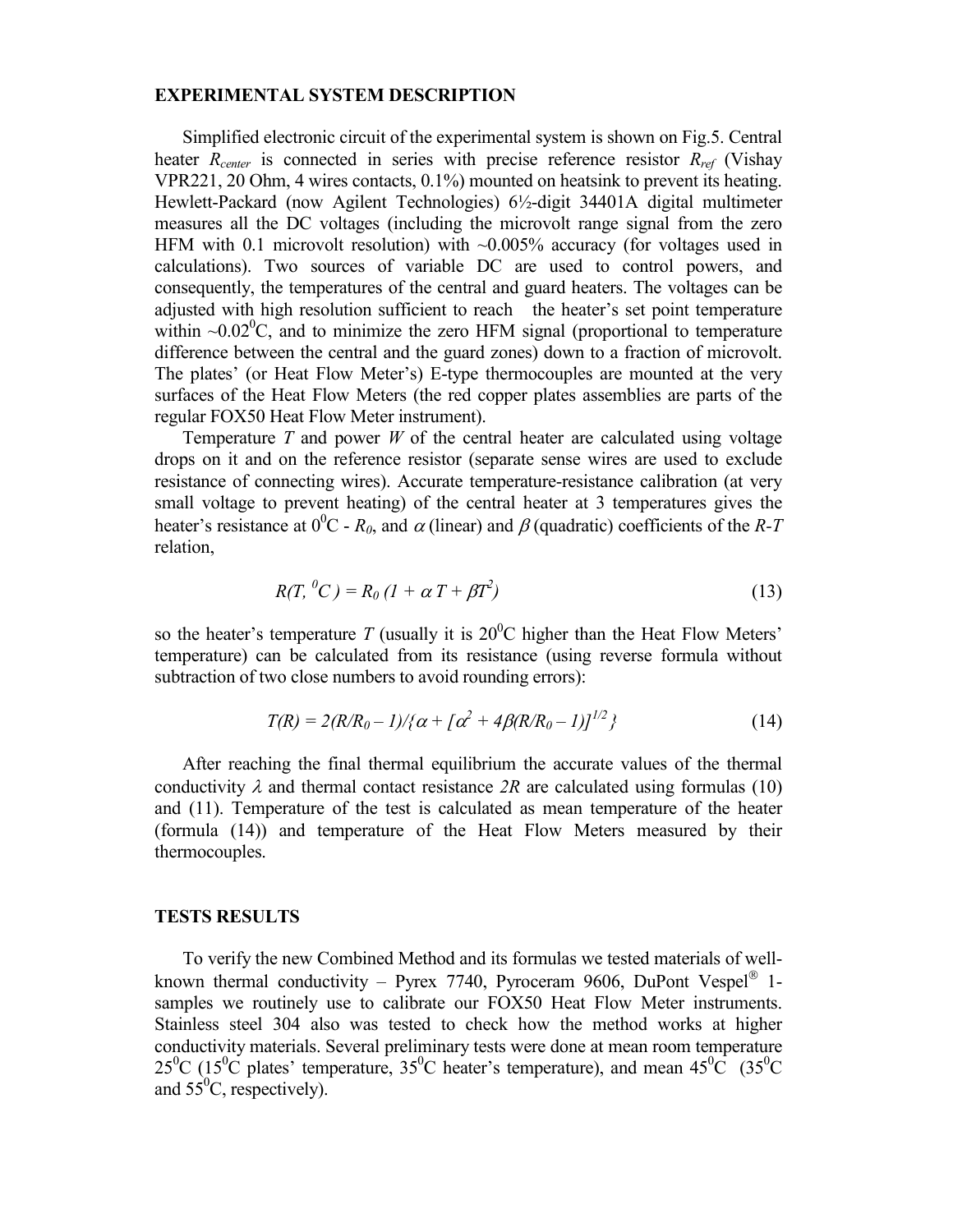#### TABLE I. THERMAL CONDUCTIVITY TESTS RESULTS – PYREX 7740

| <sup>t</sup> mean, | This work   | Powell et.al. [3]<br>(NBS, 1966) | Tye, Salmon [4]<br>$(NPL, 26th$ Conf.) |
|--------------------|-------------|----------------------------------|----------------------------------------|
| ን<⊍∩               | 1.111 W/mK  | $1.094$ (+1.6%)                  | $1.142(-2.8\%)$                        |
| 45°C               | $.146$ W/mK | $1.123 (+1.3\%)$                 | $1.171(-2.1\%)$                        |

#### TABLE 2. THERMAL CONDUCTIVITY TESTS RESULTS (W/mK) – PYROCERAM 9606

| mean | This work   | Powell et.al. [3]<br>(NBS, 1966) | Salmon et.al. [5]<br>(NPL, 16th)<br>European Conf.) |
|------|-------------|----------------------------------|-----------------------------------------------------|
|      | $3.90$ W/mK | $3.99(-2.3\%)$                   | $4.06(-3.9\%)$                                      |
|      | $3.87$ W/mK | $3.90(-0.8\%)$                   | $3.95(-2.0\%)$                                      |

TABLE 3. THERMAL CONDUCTIVITY TESTS RESULTS (W/mK) – DUPONT  $^{\text{m}}$  VESPEL  $^{\circ}$ 

1

| - mean,                  | This work    | 27th Thermal Cond.<br>Conference |
|--------------------------|--------------|----------------------------------|
| $\cdot$ + $E$ V $\prime$ | $0.373$ W/mK | $1\%$                            |

#### TABLE 4. THERMAL CONDUCTIVITY TESTS RESULTS – STAINLESS STEEL 304

| m<br>mean | This work              | goodfellow.com      | % différence |
|-----------|------------------------|---------------------|--------------|
| 150<      | $\mathcal{L}$ mK<br>W. | /mK<br>$\mathbf{M}$ | 70/          |

An additional check was done by testing Pyrex 7740 at three temperature differences - variable ∆*T* tests:

| TABLE 5. VARIABLE AT TESTS – PYREX 7740 AT 25°C MEAN TEMPERATURE |  |  |
|------------------------------------------------------------------|--|--|
|                                                                  |  |  |

| $\Delta T, {}^{0}C$ | $\lambda$ , W/mK | % différence |
|---------------------|------------------|--------------|
| Powell et.al. [3]   | 1.094            | -            |
|                     | 1.103            | $+0.8\%$     |
| ∩∪                  | 1.087            | $-0.7\%$     |
|                     | .106             | $+11\%$      |

These tests of materials of significantly different thermal conductivity combined with the variable ∆T tests prove that the new combined method and its formula work correctly, and can be used with confidence for measurements of *absolute* values of thermal conductivity ( $\lambda$  up to ~10 W/mK) for various important materials like ceramics, glasses, plastics, rocks, polymers, composites, fireproof materials, etc. Materials with  $\lambda$  up to  $\sim$ 20 W/mK also can be tested, but with lower accuracy, because the samples' thermal resistance difference (∆*x/*λ) becomes much smaller than thermal contact resistance *2R.*